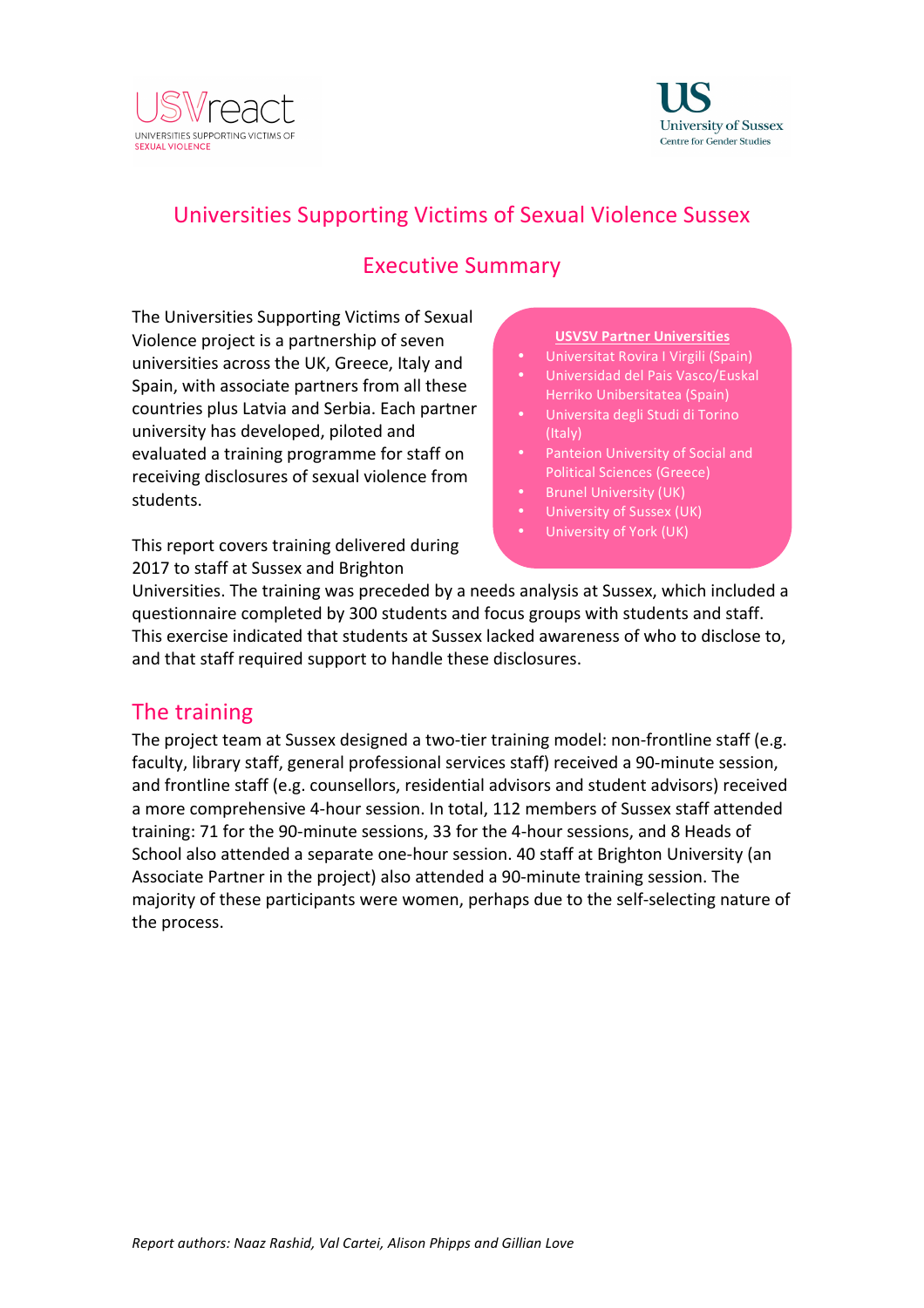#### **Key training messages:**

**Contract Contract** 

- Sexual violence is an *umbrella term* which refers to any (contact or noncontact) activity of a sexual nature that is unwanted
- 'Violence' refers to violation (including verbal as well as physical harassment) as well as physical force
- Sexual violence can happen to anyone, but is a **gendered** phenomenon and also reflects other *intersecting inequalities* such as race, class and sexual orientation
- **Rape myths** play a key role in preventing disclosure, and must be counteracted
- Trauma has **varying effects**: there is no one 'typical' response
- **Empathy** is key: our response must be centred on the survivor
- **Empowerment** is also crucial: survivors are the experts on their own experiences and situations, and must not have choices taken away from them
- It is imperative to **know and signpost** survivors to the most appropriate support services whether on campus or off as appropriate
- It is also important to consider **self-care** and maintaining boundaries,

## Key findings

Following the training sessions, participants were given an evaluation form. 30 completed forms were returned. In-depth interviews were also conducted with seven participants within one month of the training.

Responses were generally positive. Positive feedback included:

- Rather than learning 'facts', our trainees felt they had learned an *approach* to empathising with survivors and being reflexive about violence and trauma.
- Respondents generally felt positively towards the material and were able to connect to wider issues such as 'lad culture'
- Many absorbed the message that survivors' experiences should be the focus
- In the longer training sessions, respondents commented that learning practical techniques for responding to people impacted by post-traumatic stress disorder was particularly valuable.

Recommendations for improvement included:

- Respondents would have liked more information about the specific procedures and referral pathways at Sussex. However, as the Care Pathway was being updated during our training delivery period, it was not possible to give this
- Feedback was mixed about whether future training sessions should be delivered to diverse or homogenous groups (in terms of job role).

There are ongoing requests for further training at both universities. Building on this interest, we have filmed a version of the training which will be uploaded onto a learning platform as a webinar so that staff can undertake the basic level of training at their own convenience.